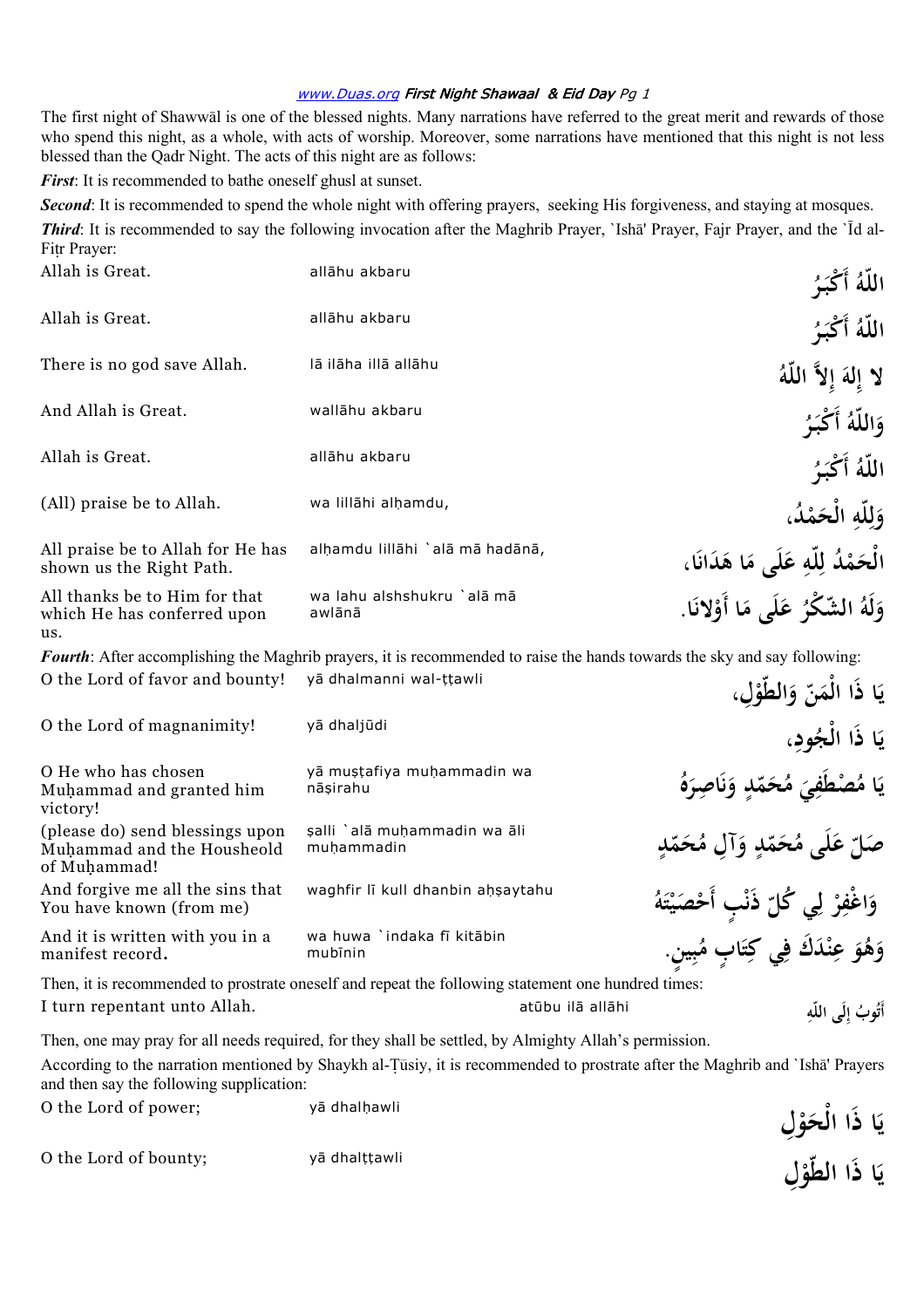O He Who has chosen Muhammad and granted him victory;

(please do) bless Muhammad and the Household of Mu¦ammad and forgive me every sin that I

have committed

and forgotten, but it is recorded with You in a Manifest Record.

Then, one may repeat the following one hundred times: I turn repentant unto Allah. **وبُ**

wa nas¢tuhu ana wa huwa

`indaka fī kitābin mubīnin

waghfir lī kulla dhanbin

yā muştafiyan muhammadan

şalli `alā muhammadin wa āli

wa nāsirahu

mu¦ammadin

adhnabtuhu

THE `ID AL-FITR DAY

It is obligatory to defray the *Zakāt al-Fitrah*<sup>(1)</sup>as a single sā` (a measure) for each person before the time of the `ld al-Fitr Prayer with details shown in books of Muslim jurisprudence. It is worth mentioning that the *Zakāt al-Fitrah* is one of the confirmed obligations, since the acceptance of one's fast is dependent upon the defrayment of this alms. It is also security against death up to the next year. In the following verses of the Holy Qur'ān, Almighty Allah has mentioned the Zakāt before the prayers:

"He indeed shall be successful who purifies himself; and magnifies the name of his Lord and prays. 87/14-15"

It is recommended to bathe oneself on this day. It is more preferable to bathe oneself in a river, if possible. In the word of Shayk al-Tūsiy, the time of bathing is the period between dawn and the  $\overline{d}$  al-Fitr Prayer. According to a Hadīth, when you want to bathe yourself, try to be under shadow or under a wall. When you intend to begin the bathing, you may say the following:

O Allah, believing in Thee, fully aware of Thy Book, following the way of life of Thy Prophet Muhammad, Allah's blessings be on him and on his children, (I take bath).

allāhumma īmānan bika wa tasdīdan bikitābika wattibā`a sunnati nabiyyika muhammadin sallā allāhu `layhi wa ālihi

**ً** اللّهُـــمّ إِيمَانـــاً بِــكَ وَتَصْـــلاِيقاً **ت َ َ ب َ ــــك َ ّ ــكَ وَاتّبَـــاعَ سُـــتّةِ نَبِيّ ِ** ن<br>. **َ َ ب اب َ ت ِكِ ب**<br>۶ هُحَمّدٍ صَلَّى اللَّهُ عَلَيْهِ وَآلِهِ. **ِ ِ َ ْ َ**

You may then mention the Name of Almighty Allah<sup>(2)</sup> and bathe yourself.

After accomplishment, you may say the following:

O Allah let me make amends and compensate for my wrong doings, (so that) my religion becomes pure and O Allah remove the dirt from me.

 $\overline{a}$ 

allāhumma ij`alhu kaffārattan lidhunūbī wa tahhir dini allāhumma adh-hib `anniya alddanasa

اللّهُــمّ اجْعَلْـهُ كَفَّـارَةً لِـذُنُوبِي وَطَهّـرْ **ْ َ ِ َ َ ْ** دِينِي. اللّهُمّ أَذْهِبْ عَنّي الدّنَسَ.<br>. **ِ َ َ ِ**

It is recommended to put on the best clothes, to apply perfumes, to offer the prayer in an open place,.

It is recommended to eat something, as a breaking of the fast, before the 'Id al-Fitr Prayer. It is preferable to break the fast with some dates Shaykh al-Mufid has mentioned that it is advisable to swallow a piece of the soil of Imam al-Husayn's tomb, for it is remedy for all illnesses.

It is recommended not to leave one's house for joining the congregational `Id al-Fitr Prayer before sunrise. It is also recommended to say the supplications that have been mentioned by Sayyid Ibn Tāwūs in "*Iqbāl al-A`māl*". One of these supplications is that Abū-Hamzah al-Thamāliy has reported Imam Muhammad al-Bāqir (a.s) as saying, "Whey you ready yourself for joining the congregational Friday Prayers and the `Id Prayers, you may say the following supplication:

**ُ ه ِ اصر ً و ّدا َم ُح ً م ِيا ُ ْصطَف ا م ي َ** .<br>.<br>. **ن َ ب**<br>. **لَى ع ّ َصل ّدٍ َم ُح ِآل م ّدٍ و َم ُح م َ َ ُ ه ُ ت ب ٍب أَ ْذنـ ذَن ّ ُي كل ل ر ْ اغف و ْ** .<br>. .<br>أ **ِ ْ ِ َ** وَنَسِيتُهُ أَنَا وَهُوَ عِنْدَكَ فِي كِتَابٍ مُبِينٍ .<br>.<br>. **ن َ ِ َ ِ َ َ ِ ِ**

أَتُوبُ إِل<sub>َى</sub> اللّهِ

 $^{(1)}$  *Zakāt al-Fitrah* (The alms of breaking the fast) is one of the obligatory taxes in Islam that must be given to the poor and the needy with details found in book of Muslim jurisprudence.

<sup>(2)</sup> To mention the Name of Almighty Allah is to say, "Bismillahirrahmanirrahim (In the Name of Allah; the All-beneficent, the Allmerciful.)"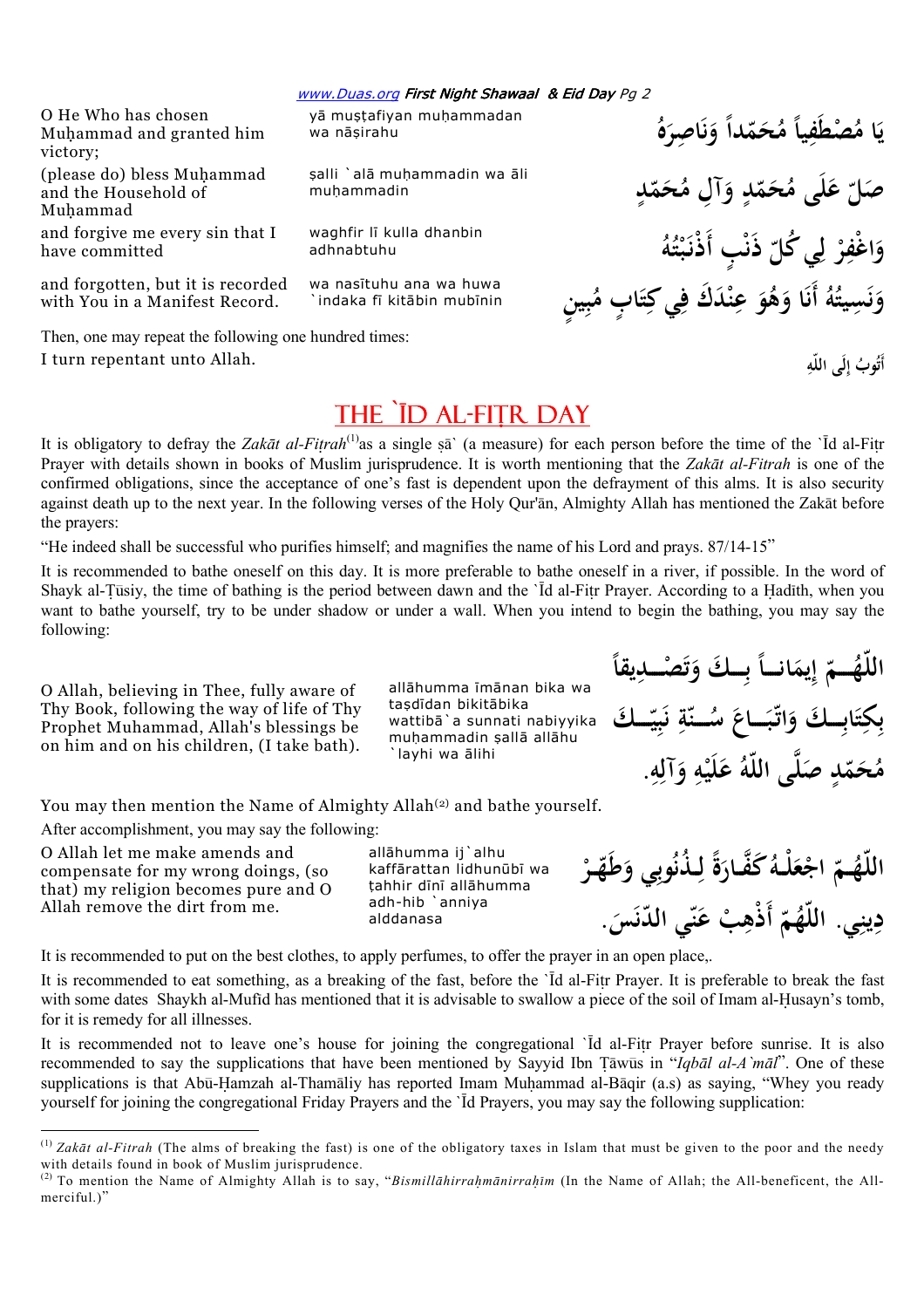| O Allah (may be), today, some<br>(people) make up their mind,                                                    | allāhumma man tahayya'a<br>fī hādhā alyawmi                               | اللَّهُمّ مَنْ تَهَيّأً فِي هذَا الْيَوْمِ                            |
|------------------------------------------------------------------------------------------------------------------|---------------------------------------------------------------------------|-----------------------------------------------------------------------|
| or take pains, or get ready and<br>prepare the ground,                                                           | aw ta'abba'a aw a'adda<br>wa ista`adda                                    | أَوْ تَعَبَّأَ أَوْ أَعَدّ وَاسْتَعَدّ                                |
| to turn to (other) people,                                                                                       | liwifādin ilā makhlūqin                                                   | إلى مُخْلُوق                                                          |
| hopeful of getting favors, gifts,                                                                                | rajā'a rifdihi wa nawāfilihi                                              | رَجَاءَ رِفْدِهِ وَنَوَافِلِهِ                                        |
| benefits and grants,                                                                                             | wa fawāḍilihi wa `aṭāyāhu                                                 | وَفَوَاضِلِهِ وَعَطَايَاهُ                                            |
| but I take a decisive step, exert<br>myself,                                                                     | fa inna ilayka yā sayyidī<br>tahyi'atī wa ta`bi'atī                       | فَإِنَّ إِلَيْكَ يَاسَيِّدِي تَهْيِئَتِي وَتَعْ                       |
| make myself ready and smooth the<br>way,                                                                         | wa i'dādī wasti'dādī                                                      | وَإِعْدَادِي وَاسْتِعْدَادِي                                          |
| and turn hopeful unto Thee, O my<br>Master, to obtain favors,<br>compensations,                                  | rajā'a rifdika wa jawā'izika                                              | رَجَاءَ رِفْدِكَ وَجَوَائِزِكَ                                        |
| gifts, benefits,                                                                                                 | wa nawāfilika wa<br>fawādilika                                            | وَنَوَافِلِكَ وَفَوَاضِلِكَ                                           |
| bounties and grants from Thee<br>only,                                                                           | wa fadā'ilika wa `atāyāka                                                 | وَفَضَائِلِكَ وَعَطَايَاكَ،                                           |
| and find myself celebrating one of<br>the `Id days, commemorated by the<br>followers of Thy Prophet,<br>Muhammad | wa qad ghadawtu ilā `īdin<br>min a`yādi ummati<br>nabiyyika muhammadin    | وَقَدْ غَدَوْتُ إِلَى عِيدٍ مِنْ أَعْيَادِ أُمّةِ نَبِيّكَ<br>مُحَمّد |
| (blessings of Allah be on him and<br>on his children);                                                           | şalawātu allāhi `alayhi wa<br>alā ālihi                                   | صَلَوَاتٌ اللَّهِ عَلَيْهِ وَعَلَى آلِهِ،                             |
| (may be) I am not carrying (a<br>weighty load of) good deeds, while<br>approaching Thee,                         | wa lam afid ilayka<br>alyawma bi`amalin şālihin<br>athiqu bihī qaddamtuhū | به<br>زر                                                              |
| nor am I introducing a creature as<br>my interceder before You                                                   | walā tawajjahtu<br>bimakhlūqin ammaltuhū                                  | ئٌ بِمَخْلُوقِ أَمَّلَتُهُ،                                           |
| instead submissively draw near<br>Thee                                                                           | wa lākin ataytuka<br>khāḍi`an                                             | وَلَكِنْ أَتَتْتُكَ خَاضِعاً                                          |
| ashamed of the wrong-doings done<br>to my ownself.                                                               | muqiran bidhunūbī wa<br>isā'atī ilā nafsī                                 | نُوبي وَإِسَاءَتِي إِلَى نَفْسِي،                                     |
| So, O Almighty, O Almighty, O<br>Almighty,                                                                       | fayā `azīmu yā `azīmu yā<br>azīmu                                         | عَظِيمُ يَا عَظِيمُ يَا عَظِيمُ                                       |
| forgive me of my grave<br>wrongdoings,                                                                           | ighfir liya al`azīma min<br>dhunūbī                                       |                                                                       |
| because verily, no one can forgive<br>the serious transgressions save<br>Thou,                                   | fa innahī lā yaghfiru<br>aldhdhunūba al`izāma illā<br>anta                | يَغْفِرُ الذُّنُوبَ الْعِظَامَ إلاَّ أَنْتَ                           |
| O "There is no god save Thou",                                                                                   | yā lā ilāha allā anta                                                     | يَا لا إِلهَ إِلاَّ أَنْتَ                                            |
| O the most merciful of all the<br>merciful.                                                                      | yā arhama alrrāhimīna                                                     | يَا أَرْحَمَ الرَّاحِمِينَ.                                           |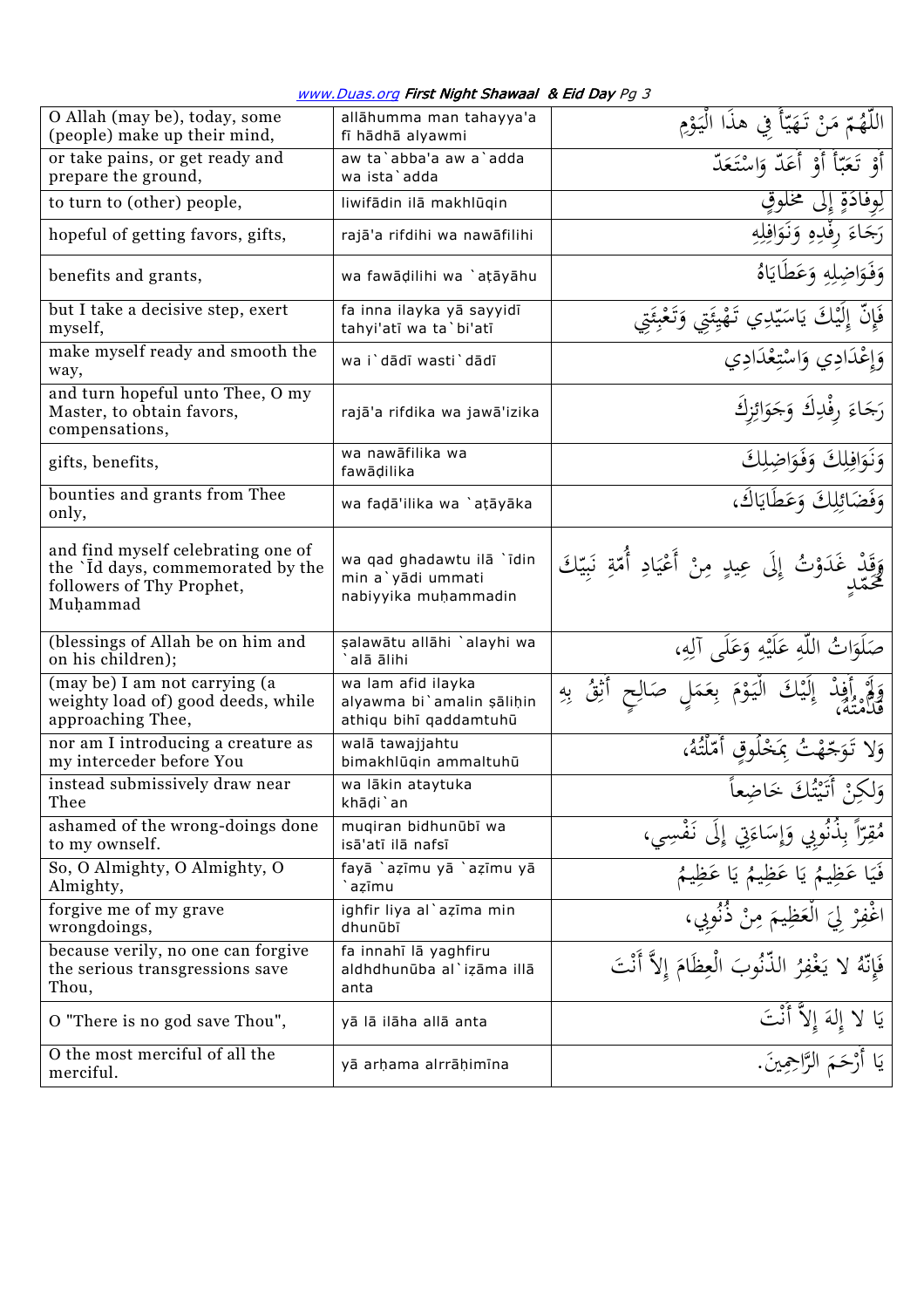## www.Duas.org First Night Shawaal & Eid Day Pg 4  $SAI\bar{A}TAI\bar{I}D$

The `<sup>T</sup>d Prayer (*Salāt al-`Īd*) consists of two Rak`ahs. In the first Rak`ah, one may recite Sūrah of *al-Fātihah* and Sūrah of *al-A* '*lā* (No. 87). After the recitation of these Sūrahs, one may say the *takbūr* statement (i.e. *allāhu-akbar*) five times and raise the hands for the *Qunūt* after each *takbīr*, saying:

O Allah: You are the Lord of glory and greatness

And the Lord of magnanimity and omnipotence

And the Lord of pardon and mercy,

And the worthiest of being feared and the Lord of forgiveness;

I beseech You in the name of this day, which You have decided to be feast for the Muslims,

And to be safety and increasing honor for Muhammad-peace of Allah be upon him and his Household—

(I beseech You) that You may send blessings upon Muhammad and the Household of Muhammad,

And You may include me with every item of goodness with which You have included Muhammad and the Household of Muhammad.

And that You save me from any item of evil from which You have saved Muhammad and the Household of Muhammad,

May Your blessings be upon him and upon them.

O Allah: I pray You for the best of all that for which Your righteous servants have prayed Y<sub>ou</sub>

And I seek Your protection against all that against which Your righteous servants have asked Your protection.

**، ة َظَم الْع ِ و اء ِري ب الْكِ ْل أَه ّ ُم هّالل** all¡humma ahla alkibriy¡'i wal-`azamati

**ِوت، ُ ر بـ الْج ِ و ُود الْج ْل أَه** wa ahla alj£di wal-jabar£ti **و**

wa ahla al-`afwi walrrahmati

maghfirati

as'aluka bihaqqi hādhā aliyawmi alladhy ja`altahu  $limuslimina$   $idan$ 

allāhu `alayhi wa ālihi dhukhran wa mazidan

muhammadin wa āli mu¦ammadin

wa an tudkhilany fī kulli khayrin adkhalta fīhi muhammadan wa āla mu¦ammadin

wa an tukhrijany min kulli s£'in akhrajta minhu muhammadan wa āla mu¦ammadin

¥alaw¡tuka `alayhi wa `alayhim

allāhumma innī as'aluka khayra mā sa'alaka  $\cdot$ ib $\tilde{\rm a}$ duka alssālihūna

ista`ādha minhu `ibāduka alssālihūna

وَأَهْلَ الْعَفْوِ وَالرَّحْمَةِ،<br>. **ِ َ َ َ َ َ** wa ahla alttaqwā wal-<br>maghfirati **ِ َ ِ َ َ َ َ ـــأَلُكَ بِحَـــقِّ هـــذَا الْيَــــؤمِ الَّـــٰذِي جَعَلْتَـــهُ َ َ َ ْ َ ْ أَس ،ً عِيدا مِين ل ُس ْلم ل**  .<br>ـ **ِ ْ ِ ً ِزيدا م ً و ِه ذُ ْخرا آل ِ و ه لَي ع ى االلهُ صل دٍ ّ َم ُح م** wa limu¦ammadin ¥all¡ **و َ َ َ ْ َ َ ِ ل َ أَ ْن دٍ ّ َم ُح ِآل م دٍ و ّ َم ُح لَى م ع َصلّي ُ** an tu¥alliya `al¡ **ت َ َ َ ً** وَأَنْ تُدْخِلَنِي فِي كُلّ خَيْرٍ أَدْخَلْتَ فِيهِ مُحَمّداً **ْ َ ِ َ ، دٍ ّ َم ُح َآل م و َ** وَأَنْ تُخْرِجَنِــي مِــنْ كُــلِّ سُــوءٍ أَخْرَجْــتَ مِنْــهُ **ْ َ َ ـــه ْ ن ِ ـــت م َ ْ** رَجُ<br>ر خرَ-<br>\* **دٍ ّ َم ُح َآل م ً و دا ّ َم ُح م َ ِ ه لَي ُ َك ع ات لَو َص ِهم لَي ع و . ْ َ َ ْ ْ َ َ** اللّهُـــمّ إِنّـــي أَسْــأَلُكَ خَيْــرَ مَــا سَــأَلَكَ عِبَــادُكَ **َ َ َ َ ْ ْ ن ِ** الصَّالِحُونَ، **ِ َون ُ ح َك الصال ُ اد ب عِ ُ ْه ن اذَ م ع تـ ما اس َك م ُوذُ ب أَع** wa a`£dhu bika mimm¡ **. و ِ َ ِ َ َ ْ ِ ِ َ**

**ِ َ**

**َ ب ْ**

> **َ َ َ**

**َ**

**َ**

**َ**

You may then say the *takbir* for the sixth time, and do the genuflection (*rukū*), and prostrate yourself (*sujūd*). When you stand up for the second Rak`ah, recite Sūrah of *al-Fātihah* and Sūrah of *al-Shams* (No. 91) and then say the *takbīr* four times only raising the hands for the *Qun£t* after each *takb¢r*. After that, say the fifth *takb¢r* and continue the prayer. After accomplishment of the prayer, say the famous *Tasbih al-Zahrā'* (a.s).

Narrations have mentioned many supplications to be said after the 'Id Prayer; rather the best of them may be the forty-fifth supplication of *al-Sahīfah al-Kāmilah al-Sajjādiyyah*.

It is recommended to offer the `Id Prayer outdoors, directly on the ground without putting a carpet or any other thing under the feet, to return from a way other than the one taken in the coming, to pray Almighty Allah for accepting the acts of one's